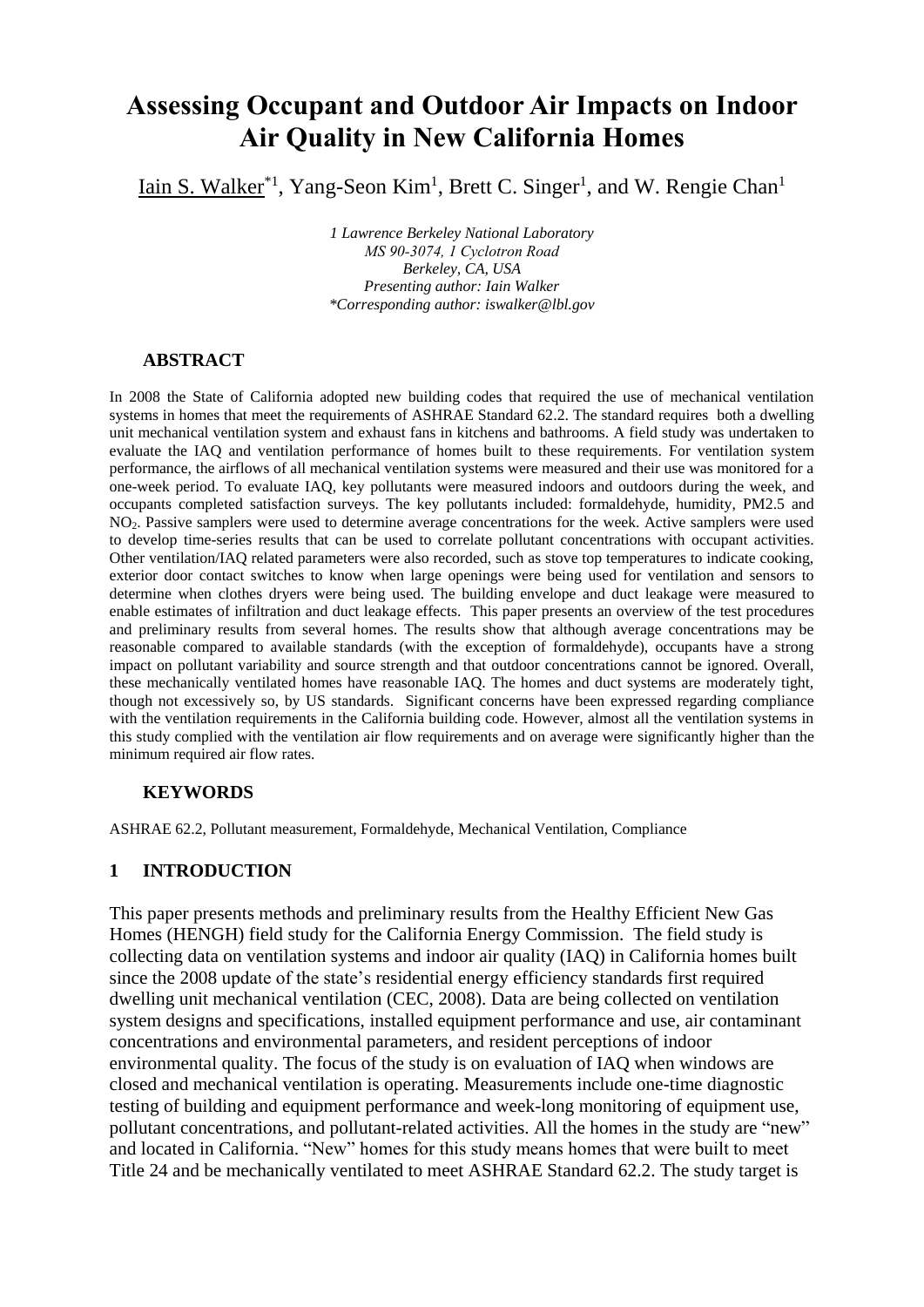to collect data in about 70 homes in total. In this paper, we report results from the first 16 homes. The pollutant data are all from time-integrated measurements. Data from additional homes and analyses exploring time-resolved data to investigate associations of ventilation, pollutant concentrations and occupant activities will be presented in subsequent papers.

# **2 FIELD MEASUREMENT PROCEDURES**

More details regarding the field testing protocols can be found in Chan et al. (2016). The field test protocol was approved by the LBNL Human Subjects Committee.

The following general characteristics are determined for each home:

- Floor area, year of construction, number of stories, and number of occupants.
- Floor plan showing number and location of all bedrooms and bathrooms.
- Locations and rated airflows of all ventilation equipment (marked on floor plan).
- Number and location of all gas burning appliances, such as furnaces, water heaters, ovens, cooktops, and gas fireplaces.

# **2.1 Home Diagnostic Measurements**

The following diagnostic tests are performed at the beginning of the testing on each home in order to obtain information relevant for ventilation and IAQ assessments:

- Envelope air tightness is determined using multi-point blower door tests following the procedures and calculations in ASTM E779 (ASTM 2010). Envelope air tightness is expressed at Air Changes per Hour at 50 Pa (ACH50).
- Duct air tightness is determined using the "DeltaQ" approach that measures the duct leakage to outside for supply and return ducts under normal operating conditions following the procedures and calculations in ASTM E1554 (ASTM 3013).
- All mechanical system air flows: home ventilation system, kitchen and bathroom exhausts.

# **2.2 Indoor activity monitoring**

Many indoor pollutants are associated with occupant activities: moisture and VOCs from cooking, cleaning and bathing, CO<sup>2</sup> from metabolic activity, and CO2, NO2, moisture and particles from cooking. The following are continuously monitored during the test week and recorded using various devices:

- Cooktop and oven use using thermal sensors placed directly on the cooking surfaces
- Fireplace use using temperature sensors (no fireplace use was recorded in any of the current homes during our monitoring).
- Bathroom, kitchen and other exhaust fans using motor sensors or small data-logging anemometers to record when these fans operate and at which setting.
- Clothes dryer use using a motor on/off sensor and logger.
- Central forced air system operation from measuring air temperature at a supply register of the central forced air system.
- Opening/closing of doors using micro-switches. Only select doors and windows were monitored based on input from the occupants on those that were used most often. This information is critical because there are large ventilation air flows associated with these openings and estimating the impact of mechanical ventilation systems is very difficult if conflated with window or door opening.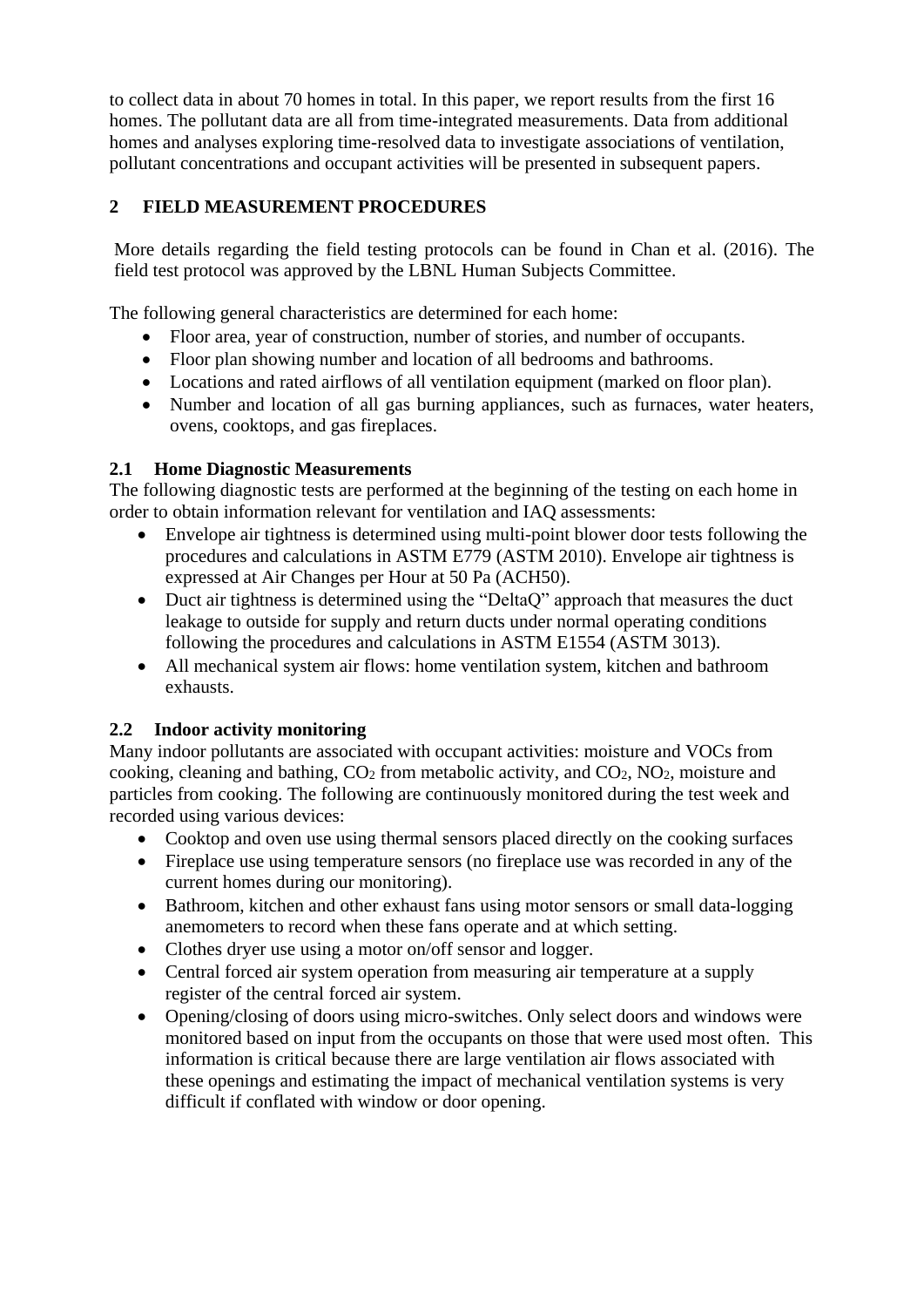# **2.3 IAQ Measurements**

Temperature and relative humidity are measured outside the home and at multiple locations in the home, primarily in the main living area, bedrooms and bathrooms. Pollutants are measured using the instruments (and locations) listed in [Table 1.](#page-2-0) The outdoor measurements are critical for pollutants whose outdoor levels can be significant – particularly PM2.5 for which a major source can be outdoor air. The pollutants were chosen based on their potential health impact and ubiquity and include the major pollutants of concern determined from previous studies (Logue et al. (2012)). The multiple locations for some sensors provide some indication of the spatial variations of formaldehyde exposures inside the study homes. Temporal variations are evaluated using sensors with high time resolution. Because the real-time NO2 and formaldehyde real-time sensors can have significant calibration issues passive samplers are also used, e.g., the performance of the real-time formaldehyde monitors (Carter et al., 2014) had been tested in laboratory setting but not in field applications. The results from the passive samplers are used as a calibration check for the real-time measurements.

<span id="page-2-0"></span>

| Parameter                     | <b>Instrument</b>               | <b>Indoor Location(s)</b>                      | <b>Outdoor</b> |
|-------------------------------|---------------------------------|------------------------------------------------|----------------|
| PM2.5                         | MetOne ES-642/ BT-645           | Central location                               | Yes            |
| CO <sub>2</sub>               | Extech SD-800                   | Central location, master and other<br>bedrooms |                |
| NO <sub>2</sub>               | Aeroqual $NO2$ monitor          | Central location                               | --             |
|                               | Passive Ogawa samplers          | Central location                               | Yes            |
| Formaldehyde                  | Shinyei formaldehyde<br>monitor | Central location, master bedroom               | --             |
| Formaldehyde/<br>acetaldehyde | SKC UMEx 100 passive<br>sampler | Central location, master bedroom               | Yes            |

| Table 1 IAQ measurements during one-week sampling period |  |  |
|----------------------------------------------------------|--|--|
|                                                          |  |  |

PM2.5 is monitored both indoors (MetOne BT-645) and outdoors (MetOne ES-642) in realtime. The light source and sensor of these two nephelometers are identical so that the measured concentrations can be compared. The ES-642 has a heated inlet to handle high humidity that may be encountered outdoors. PM2.5 concentrations are recorded at a oneminute time interval.

CO<sup>2</sup> is monitored at multiple indoor locations as an indicator of bioeffluents. The Extech SD-800 is used to measure  $\overline{CO_2}$  concentrations, as well as temperature and relative humidity, at a one-minute time interval.

NO<sub>2</sub> is a combustion related air contaminant of interest. Real-time NO<sub>2</sub> concentrations are used to characterize contributions from cooking and other indoor sources. The Aeroqual monitor is used to measure NO<sub>2</sub> concentrations at a one-minute time interval. It is suitable for indoor use only. In addition,  $NO<sub>2</sub>$  is measured using passive samplers both indoors and outdoors to obtain a time-integrated NO2 value that can be used to calibrate the Aeroqual measurements (from indoor results) and as a measure of outdoor concentrations.

Formaldehyde concentrations are measured at 30-minute time interval at the central indoor location and also in the master bedroom. Passive samples are collected using SKC UEMx 100 samplers in the same locations as the real-time monitors. The passive samplers are also be used to measure formaldehyde concentrations outdoors.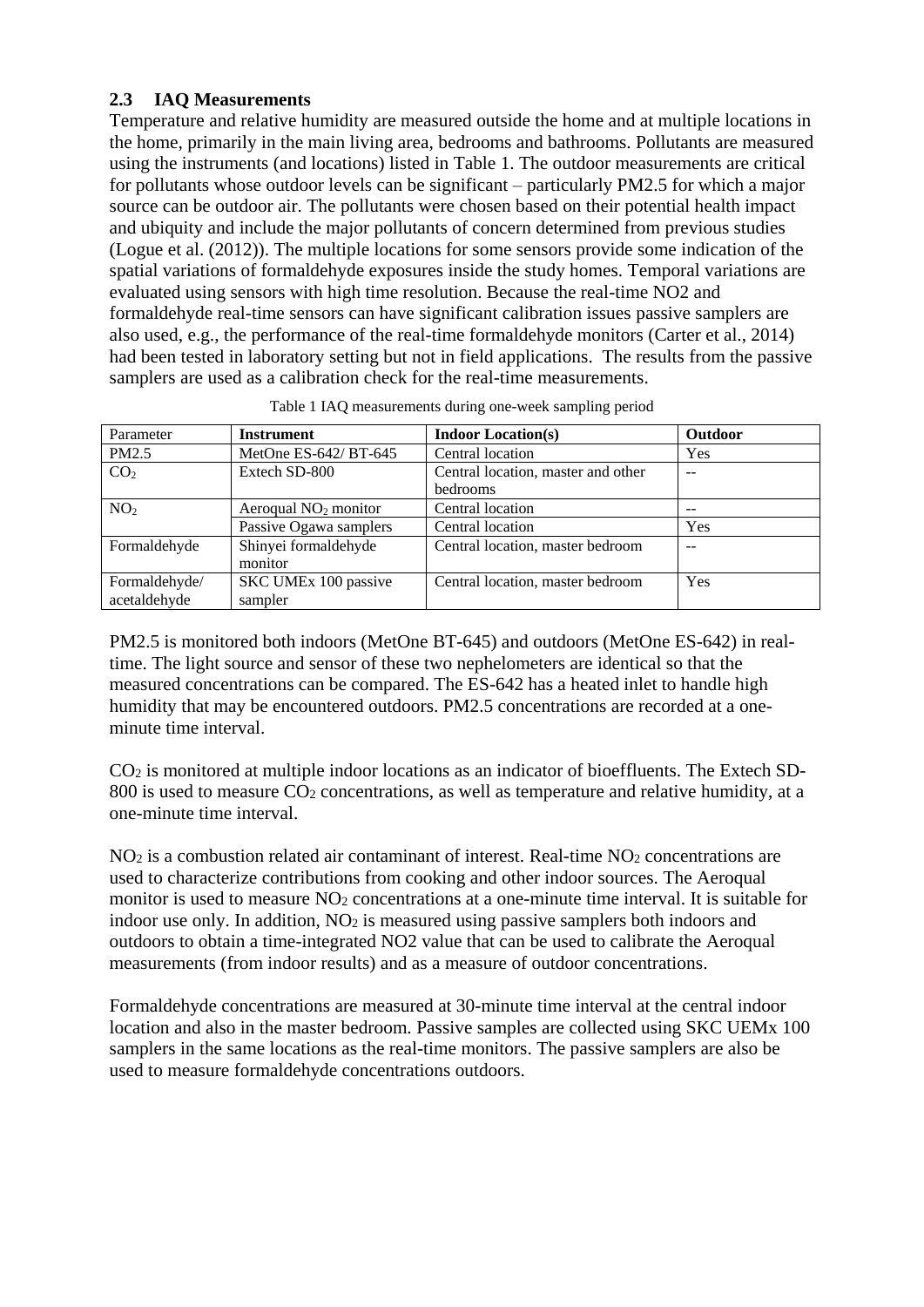## **3 SUMMARY AND RESULTS OF FIELD IAQ MEASUREMENTS AND HOME CHARACTERISTICS**

The results of this study are compared to those of a prior study of ventilation and indoor air quality in new homes in California (Offermann, 2009). In that study, pollutant concentrations and air exchange rates were measured over a single day and window use was monitored over a week in 105 California homes that were built in 2002-2004 and measured in 2005-2007. The homes in the prior study were built and tested before the State of California required mechanical ventilation or limited the formaldehyde allowed in building products. We also compare the results to relevant guideline exposure limits.

Table 2 summarizes the home characteristics. Compared to state and US national averages these homes are fairly representative of new construction. The floor area is typical of new California homes but larger than the US average of about  $200 \text{ m}^2$  (US Census Bureau). Analysis of blower door tests in California homes for the RESAVE project (Sherman et al. 2013) showed that homes built since 2000 have an average air leakage of 4-5 ACH50. Data from another recent California study (Proctor et al. 2011) showed a median of 4.7 ACH<sub>50</sub> for single-family homes. For comparison, the IECC (2013) that is used in many US states and energy programs would require most of these homes to be less than 3 ACH50. Only two of the sixteen homes tested so far in the HENGH study were below 3 ACH50.

|                                                       | <b>Mean</b> | <b>Range (Min-Max)</b> |
|-------------------------------------------------------|-------------|------------------------|
|                                                       |             |                        |
| Size $(m^2)$                                          | 252         | $156 - 390$            |
| # of Bedrooms                                         | 3.6         | $3 - 5$                |
| # of Full Bathrooms                                   | 2.9         | $2 - 5$                |
| <b>Built Year</b>                                     | 2014        | 2011-2015              |
| Number of Occupants                                   | 2.6         | $1 - 8$                |
| Envelope Tightness (ACH50)                            | 5.0         | $1.8 - 7.8$            |
| Duct Leakage (%)                                      | 8           | $1.5 - 38$             |
| Min. required dwelling unit mech. ventilation $(L/s)$ | 29          | $22 - 41$              |
| Dwelling unit mech. ventilation (% of min. required)  | 152         | $71 - 218$             |

Table 2 IAQ Home Characteristics and Diagnostic Test Results

Duct leakage is important in ventilation and IAQ studies because duct leaks act like mechanical ventilation and even a fairly small duct leak can have a much bigger effect on ventilation than the designed home ventilation system. For example, at a typical forced air system flow for these homes of 600 L/s, 6% leakage is an air flow of 36 L/s from outside; this is similar to the mechanical ventilation system flow, as noted in Table 2. In addition, if the duct leakage is from locations that may have higher pollutant levels than indoors (e.g., from chemical storage in a garage) then this duct leakage may draw pollutants into the home. In our study 13 homes had valid duct leakage test and nine homes meet the duct air tightness requirements for California homes, i.e., 6% of total system air flow. The average duct leakage is much higher than the median due to one outlier at 38%.

The dwelling unit mechanical ventilation systems are predominantly exhaust (13 out of 16 homes) extracting from a wet room, typically the laundry room. The other three homes had supply systems integrated into the central forced air duct system. California State Energy Code (Title 24) refers to ASHRAE 62.2-2008 fan sizing equation for its ventilation requirements. The California code does not allow for any infiltration credit (other than the 0.1  $L/m<sup>2</sup>$  default infiltration credit assumed in the fan sizing equation). The individual home minimum flow requirements and installed flows are given in Table 3. On average the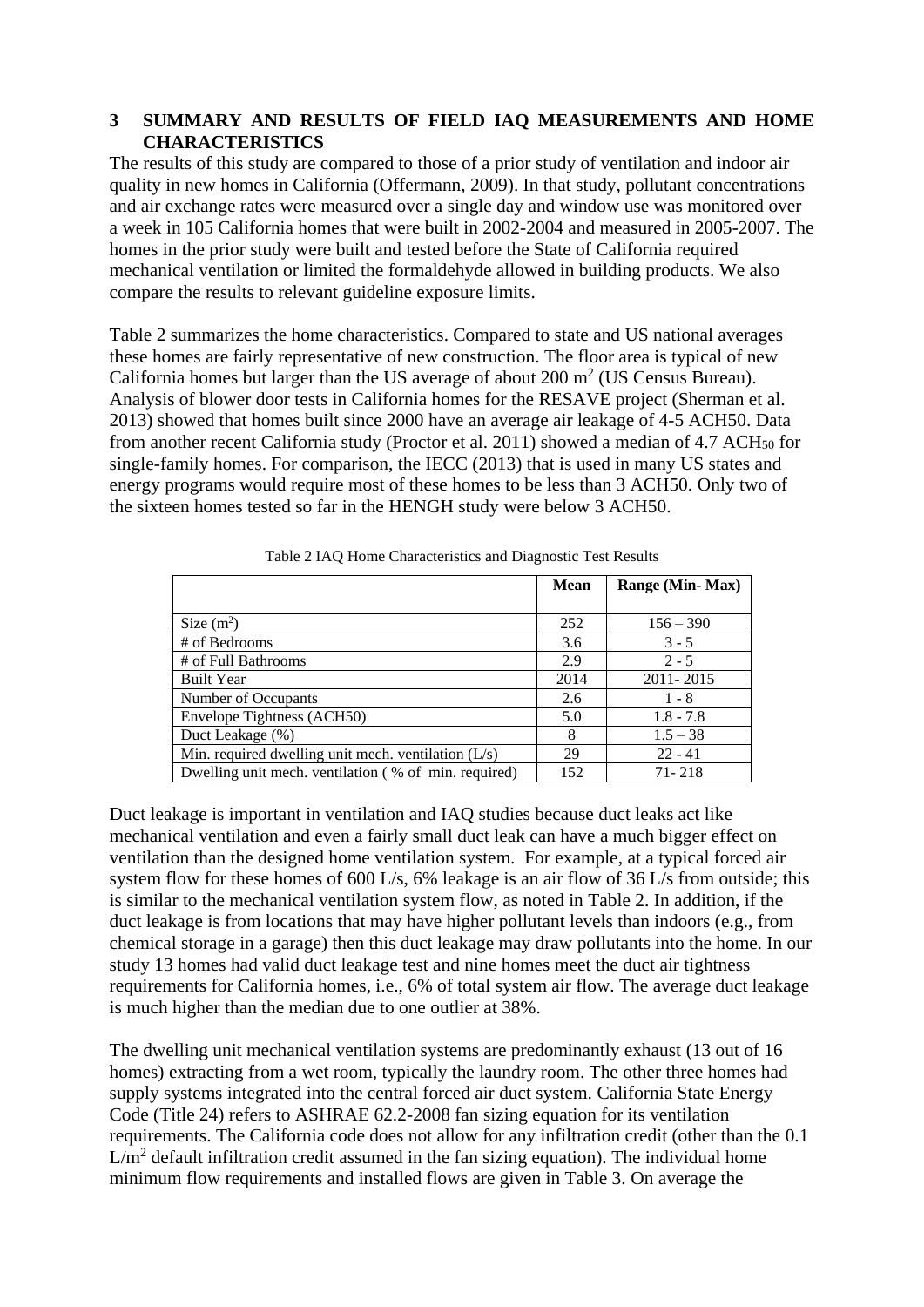mechanical systems are oversized compared to the fan size required by Title 24 by about 50%. This oversizing indicates that there is the potential for some energy savings. Two systems did not have sufficient air flow to meet the minimum requirements, one of which was more than 20% undersized. Similar oversizing was reported by Stratton et al. (2013) from measurements in 15 California homes in 2010: dwelling unit ventilation systems averaged 40% larger than the minimum requirements and 2 of the 15 systems had too little flow.

| <b>House</b>   | Min. required flow $(L/s)$ | Dwelling unit mechanical ventilation (L/s) |
|----------------|----------------------------|--------------------------------------------|
| 3              | 32.0                       | $47.0*$                                    |
| 5              | 39.0                       | 51.7                                       |
| 6              | 28.7                       | 54.1                                       |
| 7              | 32.9                       | 44.7                                       |
| 10             | 40.9                       | 89.3*                                      |
| 15             | 24.0                       | 33.4                                       |
| 16             | 31.5                       | 27.7                                       |
| 8              | 28.7                       | 47.9                                       |
| 9              | 32.0                       | $47.0*$                                    |
| 11             | 25.9                       | 38.1                                       |
| $\overline{4}$ | 28.2                       | 20.2                                       |
| 13             | 23.0                       | 40.9                                       |
| 17             | 24.0                       | 41.4                                       |
| 21             | 31.5                       | 48.4                                       |
| 19             | 25.9                       | 52.2                                       |
| 24             | 22.1                       | 33.4                                       |
| <b>Mean</b>    | 29.4                       | 44.8                                       |
| <b>STDEV</b>   | 5.4                        | 15.1                                       |

Table 3. IAQ Home Characteristics and Diagnostic Test Results

\*Supply system, rated fan airflow (not masured)

| Table 4 Range Hood Exhaust Flows |  |
|----------------------------------|--|
|----------------------------------|--|

<span id="page-4-0"></span>

|                      | Mean | Median | Range (Min-Max) |
|----------------------|------|--------|-----------------|
| High setting $(L/s)$ | 167  |        | $48 - 493$      |
| Low setting $(L/s)$  | 69   |        |                 |

[Table 4](#page-4-0) summarizes the range hood air flows. For kitchen ventilation, all of the homes met the minimum requirement of 50 L/s on the high setting and nine on the low setting. All of the homes used range hoods vented to outside. Half of the range hoods had an integrated microwave oven. For bathroom ventilation, all the exhaust fans met the 25L/s minimum air flow requirement. For comparison, about 1/3 of the Stratton et al. (2013) homes had bathroom fans (48 total) that did not meet the minimum 25 L/s requirement of ASHRAE 62.2, but all four of the measurable kitchen range hoods did meet the minimum 50 L/s requirement. In general, these homes are meeting the requirements for installed exhaust fans in kitchens and bathrooms. A key issue with both kitchen and bathroom ventilation is how they are operated. For kitchen exhaust it is at the discretion of the occupants. For bathrooms there were humidity controls (whose setpoint is fixed by the installer) in 11 of the 16 master bathrooms and 29 of the 46 total bathroom fans. In future work we plan to compare estimates of cooking operation (using stove top temperatures) to range hood operation and measured bathroom temperatures and humidities to bath fan operation to see how often these fans are used as needed by occupants.

A key observation regarding the dwelling unit ventilation systems is that all but one of them were turned off when the field investigation teams first attended the homes. For the purposes of our study we turned these systems on. Note that in ASHRAE 62.2 and California Title 24 it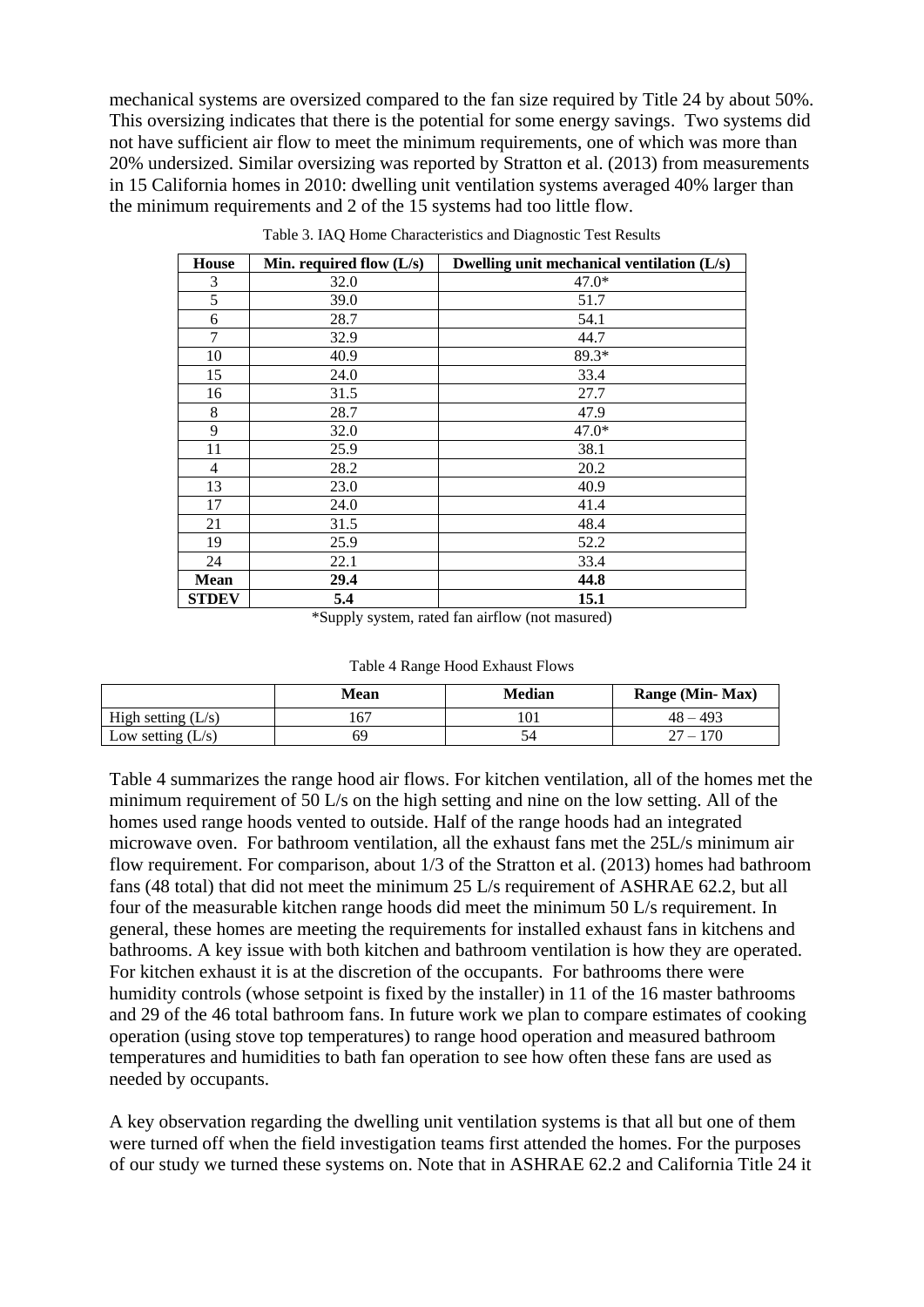is a requirement to have a clearly labelled switch for this system that can be used by occupants to turn it off (or on) and there is little or no occupant education as to what this switch is doing to the home. However, ten of the homeowners claimed to know how to use the ventilation system (but had turned it off anyway).

Table 5 summarizes the results of the week-long, time-integrated measurements of formaldehyde and NO2. The formaldehyde concentrations were similar in the master bedroom and common room of each home, but varied by more than a factor of three across homes. As a group, formaldehyde concentrations in the HENGH study are lower than those reported by Offermann (2009) for homes built 2002-2004, which had a median of 36  $\mu$ g/m<sup>3</sup>, and range of  $5-136 \mu g/m^3$ ) and the  $32 \mu g/m^3$  from other studies quoted by Offermann. The mean formaldehyde concentrations fall somewhere between the 9  $\mu$ g/m<sup>3</sup> chronic Reference Exposure Limit (REL) and 55  $\mu$ g/m<sup>3</sup> acute REL from California's Office of Environmental Health Hazard Assessment. One home in our study was at the acute formaldehyde REL in the bedroom. Time-integrated NO<sup>2</sup> concentrations in all homes were well below the California annual (i.e. long-term) air quality standard of 57 ug/m<sup>3</sup>. The average of 7.9  $\mu$ g/m<sup>3</sup> across the first 16 HENGH homes is a little higher than the mean of 5.7  $\mu$ g/m<sup>3</sup> reported by Offermann for the 29 homes in which it was measured in that study. NO2 concentrations were much lower than the levels reported by Mullen et al. (2016) for California homes with gas appliances.

| <b>House</b>   | <b>HCHO Living</b> | <b>HCHO</b> Bedroom | <b>HCHO</b> Outdoor | NO <sub>2</sub> Living room | NO <sub>2</sub> Outdoor |
|----------------|--------------------|---------------------|---------------------|-----------------------------|-------------------------|
|                | room $(\mu g/m^3)$ | $(\mu g/m^3)$       | $(\mu g/m^3)$       | $(\mu g/m^3)$               | $(\mu g/m^3)$           |
| 3              | NA                 | NA                  | NA                  | 3.8                         | 1.9                     |
| 5              | NA                 | NA                  | NA                  | 6.6                         | 7.2                     |
| 6              | 48                 | 55                  | 3.1                 | 6.0                         | 2.8                     |
| 7              | 30                 | 34                  | 3.1                 | 15.5                        | 5.7                     |
| 10             | 28                 | 26                  | 3.1                 | 26.1                        | 6.2                     |
| 15             | 29                 | 30                  | 3.6                 | NA                          | NA                      |
| 16             | 52                 | 55                  | 2.9                 | $\overline{5.5}$            | 15.5                    |
| 8              | 34                 | 33                  | 2.3                 | 2.1                         | 6.8                     |
| 9              | 29                 | 21                  | 2.6                 | 7.2                         | 2.3                     |
| 11             | 32                 | 30                  | 2.7                 | 6.4                         | 3.8                     |
| $\overline{4}$ | 26                 | 21                  | 1.8                 | 4.5                         | 3.6                     |
| 13             | 18                 | 19                  | 1.6                 | 4.3                         | 7.4                     |
| 17             | 19                 | 18                  |                     | 2.3                         | 4.7                     |
| 21             | 22                 | 23                  | $\overline{2}$      | 5.1                         | 5.9                     |
| 19             | 17                 | 24                  | 2.3                 | 13.2                        | 1.9                     |
| 24             | 15                 | 15                  | 3                   | 9.6                         | 4.2                     |
| <b>Mean</b>    | 28                 | 29                  | 2.5                 | 7.9                         | 5.3                     |
| <b>STDEV</b>   | 11                 | 13                  | 0.7                 | 6.3                         | 3.4                     |

Table 5 Time Integrated results for Formaldehyde (HCHO) and NO<sup>2</sup>

The results in Table 6 show that on average the PM2.5 levels are lower indoors than outdoors and only four homes had higher average indoor concentrations than outdoors. This implies that outdoor air is a significant source of indoor PM2.5. PM2.5 indoors and outdoors is characterized by high periodic events (and minimums that are essentially zero) as shown by the extreme maximum values in some homes and outdoor conditions that are two orders of magnitude above the mean. Compared to WHO guidelines, the average PM2.5 concentrations are below the annual level of 10  $\mu$ g/m<sup>3</sup>. These are lower than the 24 hour time-integrated results averaged over 31 homes in Offermann, of 13  $\mu$ g/m<sup>3</sup> indoors and 8  $\mu$ g/m<sup>3</sup> outdoors. The maximum levels exceed the 24 hour guideline level of 25  $\mu$ g/m<sup>3</sup> but these maximum levels were for time periods much less than 24 hours.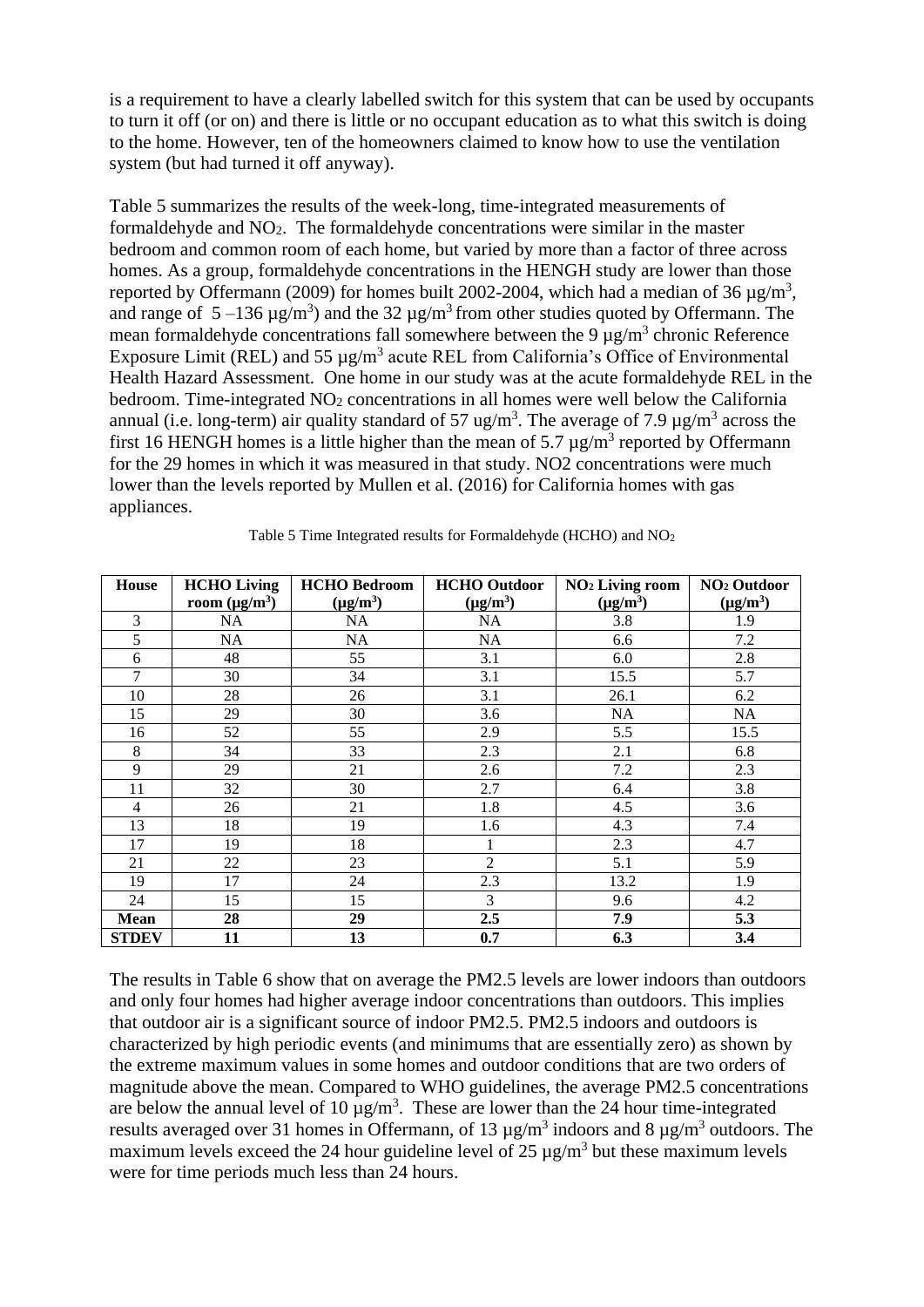| <b>House</b>   | <b>Living room</b> |                  |                | <b>Outdoor</b>         |             |                |                |
|----------------|--------------------|------------------|----------------|------------------------|-------------|----------------|----------------|
|                | <b>Mean</b>        | <b>Minimum</b>   | <b>Maximum</b> | Minutes $25 \mu g/m^3$ | <b>Mean</b> | <b>Minimum</b> | <b>Maximum</b> |
| 3              | 5.9                |                  | 27             | 15                     | 2.4         | 0.6            | 13.2           |
| 5              | 1.1                | $\Omega$         | 8              | X                      | 3.3         | 0.7            | 15             |
| 6              | NA                 | <b>NA</b>        | NA             | NA                     | 4.8         | 0.7            | 48.2           |
| 7              | 2.3                | $\mathbf{0}$     | 9              | X                      | 4.5         | 0.7            | 514            |
| 10             | 4.2                | $\Omega$         | 112            | 113, 28, 32            | 2.5         | 0.02           | 82.5           |
| 15             | 2.3                | $\boldsymbol{0}$ | 32             | 5                      | 3.8         | 0.01           | 53             |
| 16             | 1.7                | $\boldsymbol{0}$ | 50             |                        | 8.3         | 1.6            | 63             |
| 8              | 1.5                | $\mathbf{0}$     | 26             |                        | 2.2         | 0.01           | 65.1           |
| 9              | 2.6                | $\mathbf{0}$     | 14             | X                      | 3.6         | 0.7            | 25.9           |
| 11             | 0.1                | $\theta$         | 3              | X                      | 1.7         | 0.7            | 10.9           |
| $\overline{4}$ |                    | $\theta$         | 493            | 367, 228 (oven         | 5.1         | 0.01           | 63.5           |
|                | 11                 |                  |                | cleaning)              |             |                |                |
| 13             | 0.9                | $\mathbf{0}$     | 12             | X                      | 15.7        | 0.7            | 82.4           |
| 17             | 4.5                | $\Omega$         | 98             | 42, 456, 3             | 15.5        | 0.7            | 315.8          |
| 21             | 10.6               | 5                | 65             | 92                     | 8.2         | 0.7            | 77.9           |
| 19             | 3.0                | $\boldsymbol{0}$ | 298            | 40, 130                | 3.4         | 0.02           | 45.3           |
| 24             | 2.8                | $\mathbf{0}$     | 191            | 182                    | 0.1         | 0.04           | 0.9            |
| <b>Mean</b>    | 3.6                |                  |                |                        | 5.3         |                |                |

Table 6 Summary of time-resolved indoor and outdoor PM2.5 ( $\mu$ g/m<sup>3</sup>)

Table 7 Summary of time-resolved  $CO<sub>2</sub>$  for the Living Room and Master Bedroom

|                | Living Room CO <sub>2</sub> (ppm) |                     | Master Bedroom CO <sub>2</sub> (ppm) |                     |  |
|----------------|-----------------------------------|---------------------|--------------------------------------|---------------------|--|
| <b>House</b>   | Average                           | <b>Highest 1 hr</b> | Average                              | <b>Highest 1 hr</b> |  |
| 3              | 834                               | 1176                | 849                                  | 1264                |  |
| 5              | 681                               | 989                 | 740                                  | 1024                |  |
| 6              | 608                               | 820                 | 686                                  | 1015                |  |
| 7              | 626                               | 873                 | 644                                  | 1030                |  |
| 10             | 638                               | 974                 | 760                                  | 1216                |  |
| 15             | 730                               | 1345                | 751                                  | 1101                |  |
| 16             | 761                               | 1008                | 706                                  | 918                 |  |
| 8              | 555                               | 650                 | 610                                  | 821                 |  |
| 9              | 569                               | 690                 | 643                                  | 965                 |  |
| 11             | 578                               | 859                 | 568                                  | 694                 |  |
| $\overline{4}$ | 520                               | 818                 | 607                                  | 785                 |  |
| 13             | 618                               | 1003                | 662                                  | 995                 |  |
| 17             | 512                               | 668                 | 510                                  | 627                 |  |
| 21             | 575                               | 845                 | 720                                  | 1163                |  |
| 19             | 564                               | 963                 | 665                                  | 1098                |  |
| 24             | 576                               | 952                 | 762                                  | 1280                |  |
| <b>Mean</b>    | 622                               | 915                 | 680                                  | 1000                |  |
| <b>STDEV</b>   | 89                                | 181                 | 85                                   | 193                 |  |

Table 7 shows that the average and highest one-hour  $CO<sub>2</sub>$  in the common living space was lower than that in the master bedroom in almost all homes. This is consistent with other studies that have found higher CO<sub>2</sub> concentrations in bedrooms, owing to the extended period of occupancy in a room that commonly has a door closed overnight. The average of 622 ppm indoors is very close to the 610 ppm found by Offermann.

The mean indoor temperature in the test homes averaged 22.5°C, and varied from a low of °C to a high of 27°C. During the test week, indoor temperatures were relative constant; the mean of the standard deviations across homes was 0.8°C. There was more variability in relative humidity (RH). The mean over all homes was 46% with a standard deviation between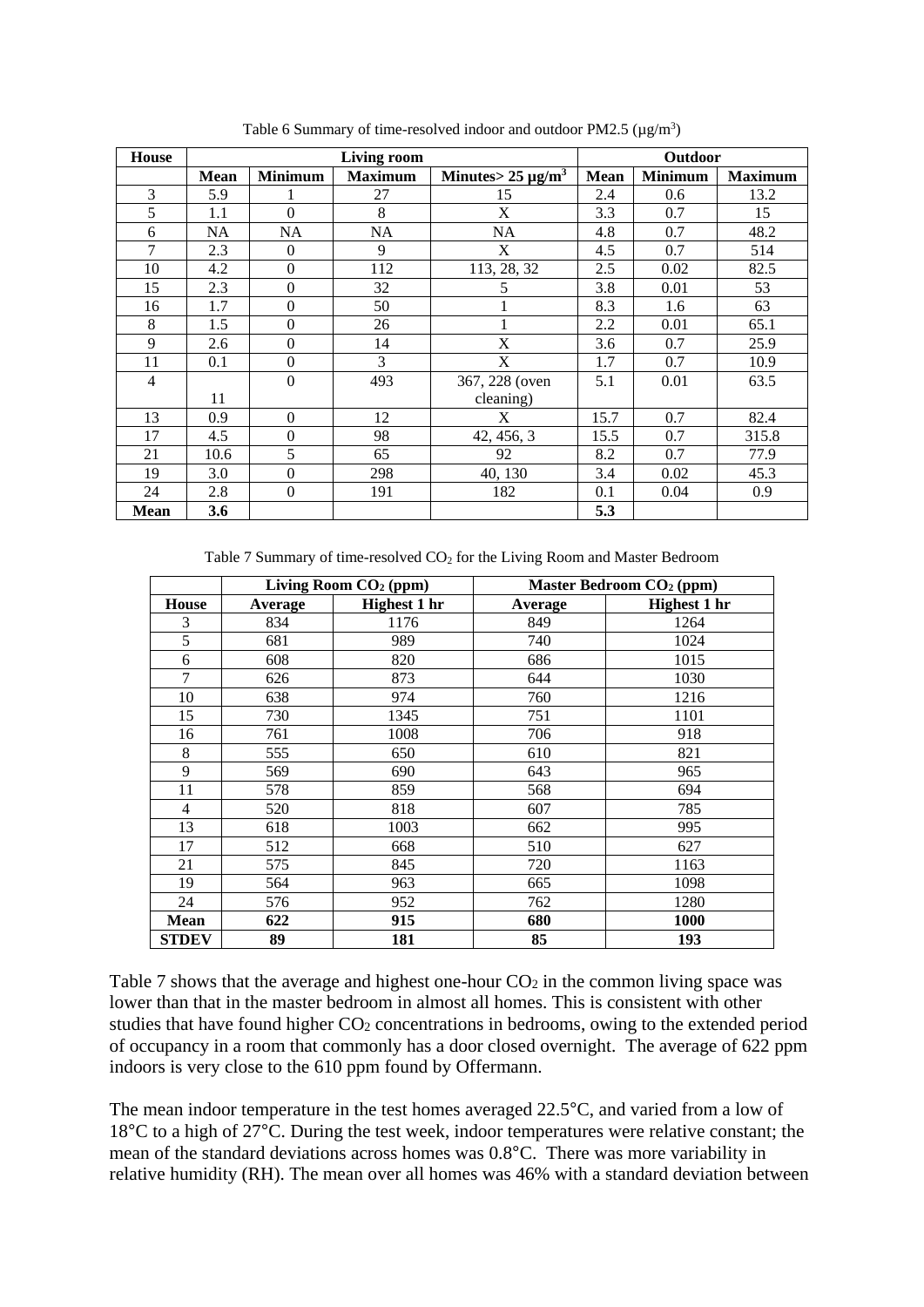homes of 8% RH. On average the range from minimum to maximum RH for each house was 15% RH. No home recorded a value above 70% RH, only one home had a maximum above 65% and three homes were above 60%.

The home ventilation rates were estimated by combining the known mechanical ventilation system air flows (including kitchen, bathroom and dryer exhaust operation) and their operating time with natural infiltration calculated from the measured air tightness using the enhanced infiltration model from the ASHRAE Handbook of Fundamentals, Chapter 16 (ASHRAE 2013). Table 8 summarizes the time-average air change rates combining infiltration and mechanical ventilation over the week of testing. We also calculated the effective ventilation rate that is required if average pollutant concentrations are to be calculated. For the HENGH homes, the standard deviation of the sample of individual home ventilation rates was about 30% of the mean. The mean difference between time-averaged and effective ventilation rates is only 0.02 ACH. The average of 0.37 ACH is close to historical US targets of 0.35 ACH for ventilation but lower than many European requirements. One home (19) had extremely high ventilation due to both master bathroom exhaust fan, and laundry room exhaust fan continuously running during the test period. One home (4) has a very low calculated ventilation rate due to inadequate dwelling unit mechanical ventilation fan flow.

| <b>House</b>   | Time-averaged ventilation rate    | <b>STDEV</b> | <b>Effective Ventilation Rate</b> |
|----------------|-----------------------------------|--------------|-----------------------------------|
|                | (Mechanical + Infiltration) (ACH) |              | (ACH)                             |
| $\mathfrak{Z}$ | $0.20*$                           | 0.04         |                                   |
| 5              | $0.33*$                           | 0.09         |                                   |
| 6              | $0.08*$                           | 0.21         |                                   |
| 7              | 0.18                              | 0.07         | 0.15                              |
| 10             | 0.52                              | 0.11         | 0.50                              |
| 15             | 0.27                              | 0.03         | 0.27                              |
| 16             | 0.29                              | 0.03         | 0.29                              |
| 8              | 0.25                              | 0.08         | 0.23                              |
| 9              | 0.27                              | 0.05         | 0.26                              |
| 11             | 0.24                              | 0.07         | 0.23                              |
| $\overline{4}$ | 0.09                              | 0.06         | 0.08                              |
| 13             | 0.45                              | 0.19         | 0.38                              |
| 17             | 0.35                              | 0.13         | 0.31                              |
| 21             | 0.37                              | 0.14         | 0.32                              |
| 19             | 1.17                              | 0.16         | 1.10                              |
| 24             | 0.79                              | 0.09         | 0.78                              |
| <b>Mean</b>    | 0.37                              | 0.10         | 0.36                              |
| <b>STDEV</b>   | 0.27                              |              |                                   |

Table 8 Mean and Effective Ventilation Rates

- leakage test data were not available – mechanical air flows only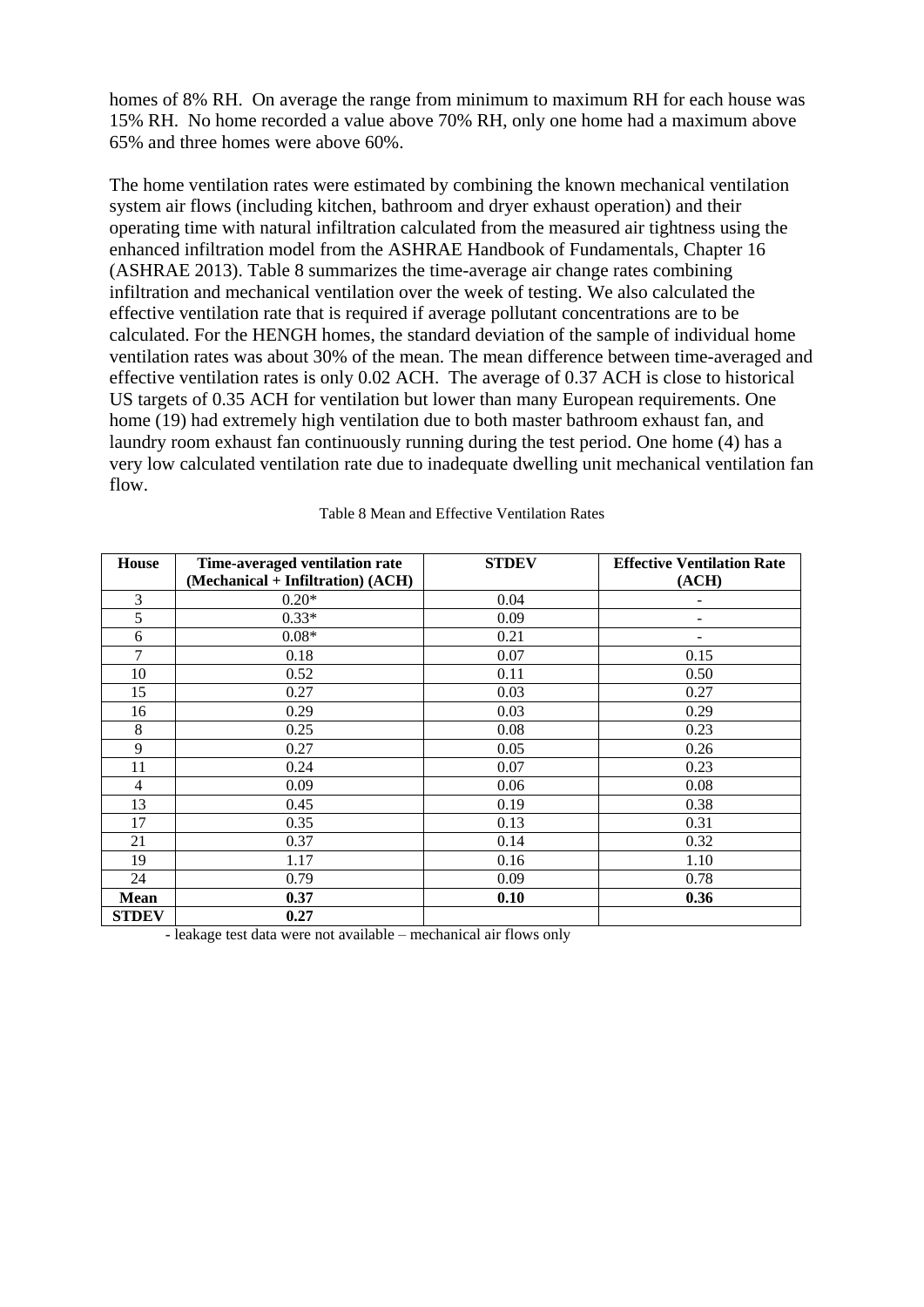

Figure 1. Dependence of Formaldehyde Concentration on Effective House Air Change Rate



Figure 2. Dependence of Formaldehyde Concentration on House Air Change Rate from Hult at al. (2015).

Figure 1 shows how the average Formaldehyde concentration varies with the effective air change rate. A similar dependence of Formaldehyde concentration on air change rate was observed by Hult et al. (2015), as shown in Figure 2.

#### **4 CONCLUSIONS**

Although these results are from a subset of study homes some preliminary conclusions can be drawn. Overall these homes showed good compliance with installed mechanical ventilation requirements. However, due to being turned off almost none of the dwelling unit ventilation systems were operating. It was not always clear who turned them off; but there is evidence that it was the occupants in at least some of the cases. The pollutant concentrations were similar to previous studies in California and the only levels of concern are for Formaldehyde. The results show that increasing ventilation rates would be a good method for reducing formaldehyde concentrations.

#### **5 ACKNOWLEDGEMENTS**

The primary financial support for this research is provided by California Energy Commission Contract PIR-14-007. Financial, in-kind technical, and logistics support for the field study has been provided by the Pacific Gas and Electric Company and the Southern California